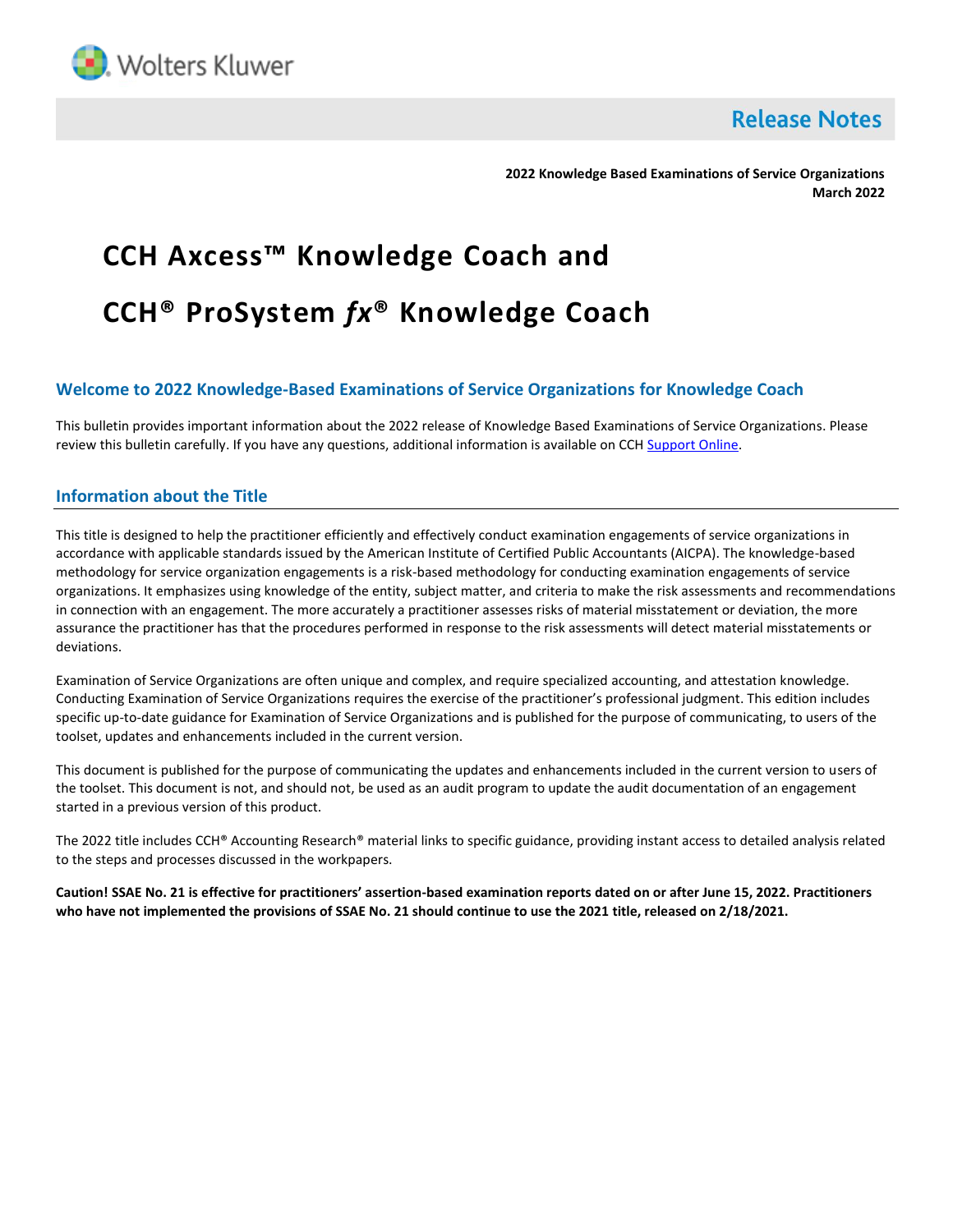## **New in this Release**

## **2022 Edition of Knowledge-Based Examinations of Service Organizations**

This edition features numerous enhancements, including:

- Moving the documentation of "Compensating Controls" from ATT-401 and ATT-401 to KBA-101
- New column in KBA-103, "Describe Any Compensating Control(s) that Limit the Severity of the Deficiency" for documenting compensating controls
- Enhancing instructions and procedures throughout the toolset to improve workflow
- Adding new Practice Points, see KCO-001, regarding SSAE-21

[Click here](http://d2iceilwdglxpz.cloudfront.net/KC/Overviews/2022%20Service%20Organizations%20Title%20Overview%20for%20Knowledge%20Coach%20Users.pdf) for the 2022 Service Organizations Title Overview for Knowledge Coach Users.

In addition, forms and practice aids throughout have been updated to include new examples and tips, and where applicable, to account for new literature, standards, and developments, reflected in the following current audit and accounting guidance:

- AICPA Auditing Standards Board (ASB) Statements on Standards for Attestation Engagements (SSAE) No. 21, Direct Examination Engagements
- 2018 Revision of Government Auditing Standards (GAGAS, or the Yellow Book)

## **CCH® ProSystem** *fx***® Engagement 2020 Compatibility**

This title can be installed on Engagement v2020 by first installing the Engagement v2020.2.3 Update. The latest update can be downloaded via CCH Software Delivery Manager. This update allows you to use the 2021 content without installing Engagement v2020 until your firm plans to update.

## **CCH Axcess Knowledge Coach Instructions and Information**

No installation is necessary. Once released, the title will be available for use after login. See the help topic Updating Industry Content to the [Latest Version](https://knowledgecoach.cchaxcess.com/Knowledge-Coach/Content/Engagements/Eng-Update-content.htm) for instructions about applying the updated title.

# **CCH ProSystem** *fx* **Knowledge Coach Instructions and Information**

#### **Updating Your Title**

If you are updating from a previous version of this title, review **Help > Knowledge Coach Help Topics**, then select "Updating to the Latest Version of a Workpaper" from the Table of Contents.

## **Best Practices**

- Save changes to workpapers before closing the workpaper or the binder to ensure data is correctly updated.
- If Microsoft® Word crashes when using Knowledge Coach, before closing the binder, use the **Save Knowledge Coach Answers** option in the binder view under the Tools menu. This saves all data within tables.
- You can view other Knowledge Coach best practices on ou[r Website.](https://support.cch.com/kb/solution/000034942/sw34947)